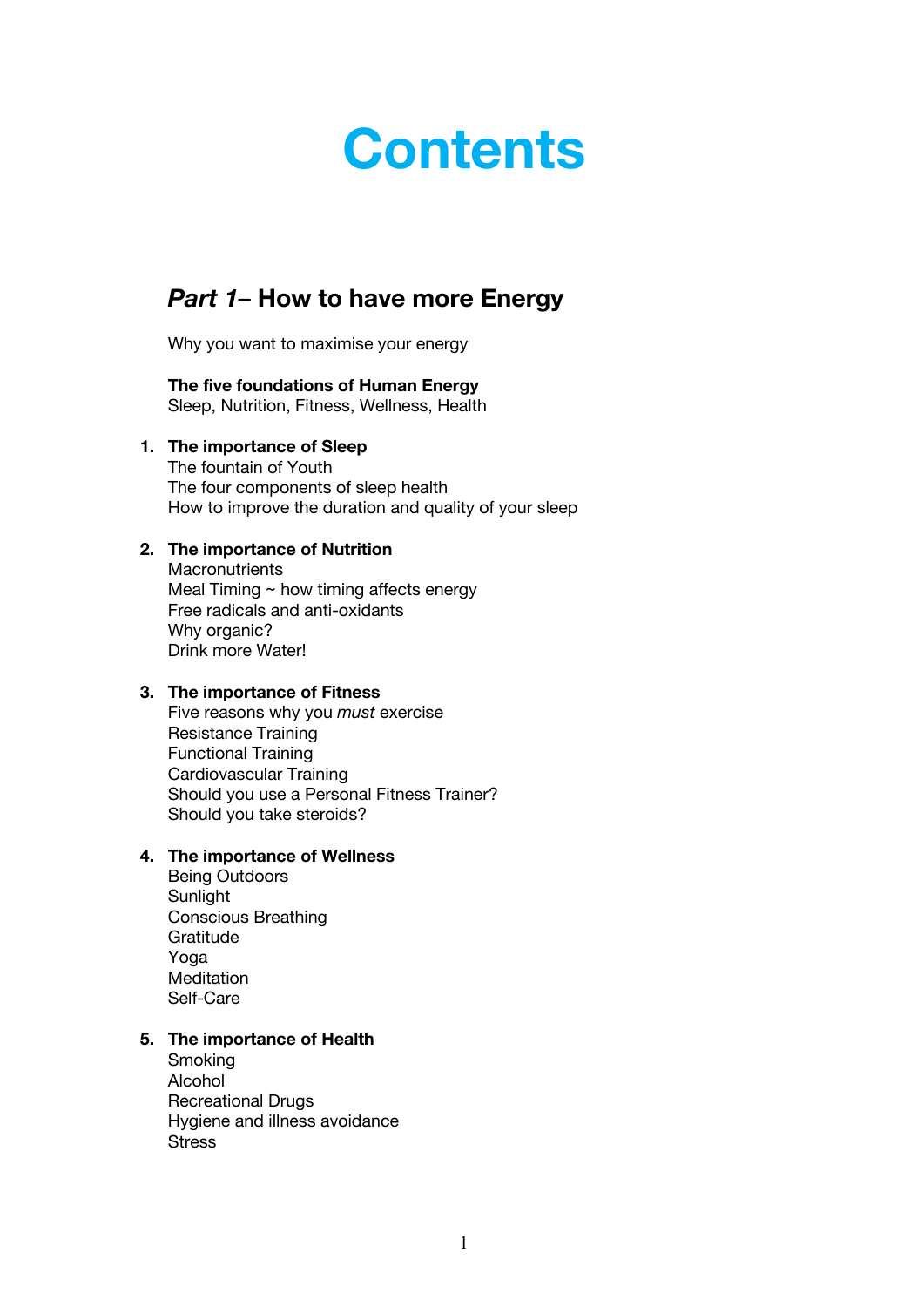## *Part 2* – **How to make more Time**

Why you need to re-evaluate your use of time

## **1. Understanding how you use your time**

Why you must manage and optimize your time How to optimize your time Changing your approach to the use of your time A note on Procrastination Achieving long-term goals through Willpower alone (doomed to failure) What is a Habit? Decision Fatigue Developing new habits through the use of Checklists Your Daily Checklist, To Do List, and Ideas List Your Memory is Not Infallible - why you should write things down Morning Checklist, Work Checklist, Evening Checklist Are you a Morning Person or Night Owl? Improving the efficiency of your morning routine Plan for Failure Your 'To Do' List How to prioritize your To Do Lists How to complete your To Do Lists

## *Part 2b* – **How to increase your productivity**

## **2. Optimize your time and energy for maximum outcome**

- Step 1 Declutter your home, simplify your life  $\triangle$
- Step 2 Optimize your living space  $\blacksquare$
- Step 3 Hire a professional cleaner for your home  $\sqrt{3}$
- Step 4 Remove triggers to unconscious unhealthy behavior  $\bullet$
- Step  $5$  Identify who is holding you back  $_{\text{back}}$
- Step 6 Meal prep
- Step 7 The nutrient dense Green Smoothie
- Step 8 Adapt your routine
- Step 9 Utilize a smart watch
- Step  $10 -$  Automate
- Step 11 Delegate  $\triangle$
- Step 12 Keep a regular schedule  $\otimes$
- Step 13 Identify your most productive time  $\sim$
- Step 14 Create a 'Power Hour' $\overline{\mathbb{Z}}$
- Step 15 Take frequent breaks  $\mathbb{Q}$
- Step 16 Take a power nap  $z^2$
- Step 17 Listen to music  $\mathbb{N}$
- Step 18 Switch from coffee to green tea  $\bullet$
- Step 19 Alcohol and productivity  $\bullet$

## **How to stop Time Wasting**

The negative effects of online entertainment, technology and social media  $\bullet$ Gaming**,**變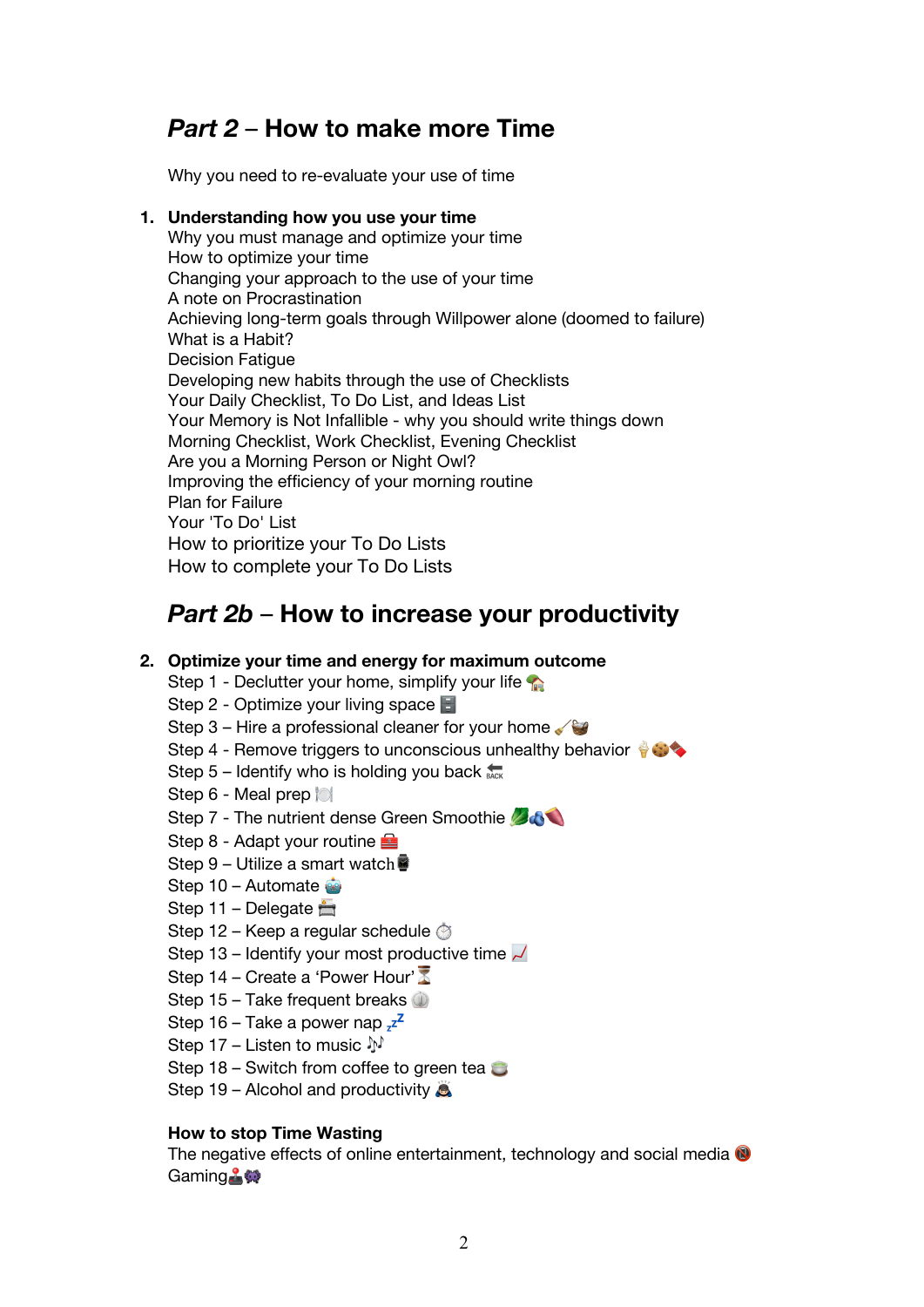# *Part 3* – **Define your Life Goals**

#### **Finding out who you are and what you really want**

The 12 Arenas of Life Guided Self-Analysis Best Possible Life Turning the vision into concrete Goals and Outcomes The difference between short-term goals, Bucket List goals, and Life Goals Setting the date! Planning the steps towards your Goals Barriers to Success Prioritizing your Life Goals Executing the steps towards your Goals STOP wasting your time and energy on unimportant and inconsequential activities! Be laser focused only on *Specific Goals and Outcomes*. Limitless personal Success Periodical Reviews

## *Part 4* – **How to stop making Mistakes**

**The difference between mistakes and bad habits** Do you want people to like you? How to break Bad Habits **Health** – Bad Habits that affect your Health **Nutrition** - Bad Habits related to Eating **Fitness & Wellness** - Bad Habits at the Gym **Family & Friendships** - Bad Habits you're probably not aware of, but *they* are **Education & Career** - Bad Habits that will Get You Sacked **Money & Finances** - Bad Habits that hurt your Financial Situation **Intimate Relationships** – Bad Habits towards your Love Interest/Partner(s) **Parenting** – Bad Habits towards Children **Domestic Life** – Bad Habits at Home **Personal Development** – Bad Habits towards Yourself **Spirituality & Faith** – Bad Habits that will get you Lost **Contribution** – Bad Habits that are Selfish **Personal Hygiene** – Bad Habits that Disgust Others **Personal Habits** - Behaviour that Offends Others **Poor Social Skills** and Communication Bad Habits **Distracting Technology** Habits **Distracting Entertainment** Habits **Addictions** that may require Professional Help Bad Habits that might end you up In Jail How to form Good Habits Awareness of bad habits – 3 ways to become more self-aware Your level of Commitment